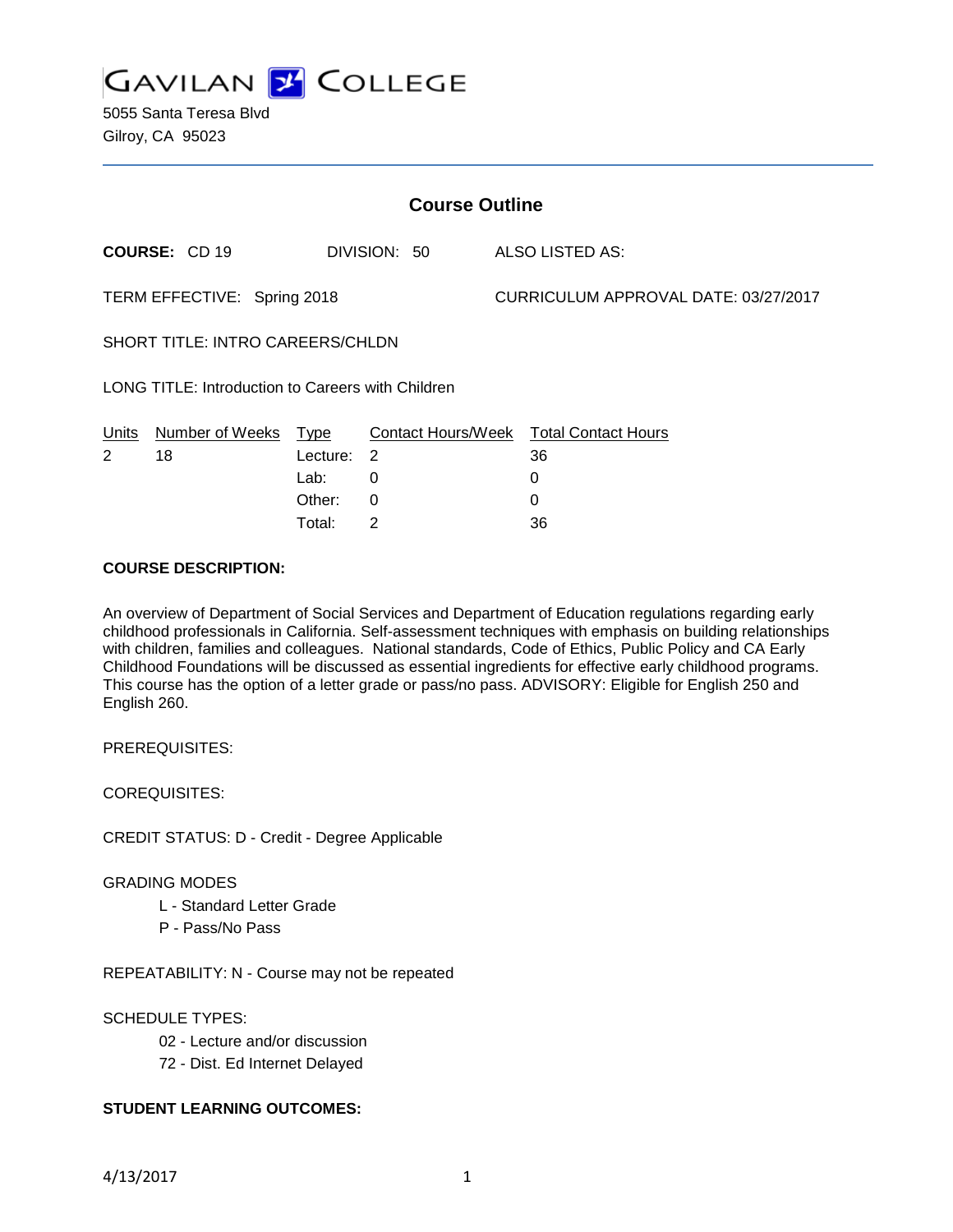1. Describe developmentally appropriate child development programs including variations in style, curriculum and key components of each.

Measure of assessment: Written assignment In class discussion Exam

Year assessed, or planned year of assessment: 2016

Semester: Fall

2. Explain the differences between Title 5, Title 22 and accreditation of early childhood programs.

Measure of assessment: written assignments Class discussion Exam

Year assessed, or planned year of assessment: 2016

Semester: Fall

3. Explore career options in the educational field and develop a comprehensive educational plan. Measure of assessment: Written assignments Class Discussions Exam

Year assessed, or planned year of assessment: 2016

Semester: Fall

4. Describe employment options in early childhood education, compensation, workplace rights, and professional ethics.

Measure of assessment: Written assignments Class Discussions Exam

Year assessed, or planned year of assessment: 2016

## **CONTENT, STUDENT PERFORMANCE OBJECTIVES, OUT-OF-CLASS ASSIGNMENTS**

Curriculum Approval Date: 03/27/2017

2 HOURS

CONTENT:

1. "Considering a Career With Young Children"

Complete three learning objectives.

PERFORMANCE OBJECTIVES:

After completing all readings and assignments in this lesson, the student will be able to:

1. Restate commonly asked questions concerning careers with young children.

2. Interpret the results of a self-study related to working with young children.

3. Express their character and personality traits based on a two-part assessment.

2 HOURS

CONTENT:

1. "Defining Child Care Programs"

Complete three learning objectives.

PERFORMANCE OBJECTIVES:

After completing all readings and assignments in this lesson, the student will be able to:

1. Define child care programs.

2. Identify differences between subsidized (Title 5) and non-subsidized (Title 22) child care centers.

3. Explain types of child care licenses.

2 HOURS

CONTENT:

1. "Educational and Other Requirements"

Complete three learning objectives.

PERFORMANCE OBJECTIVES:

After completing all readings and assignments in this lesson, the student will be able to:

1. Explain the medical requirements and background checks for all employees in Title 5, Title 22 and Family Home Child care programs.

2. Recall the educational and experience requirements for employees of Title 22 (non-subsidized) programs.

3. Describe the suspected child abuse mandated reporter statute.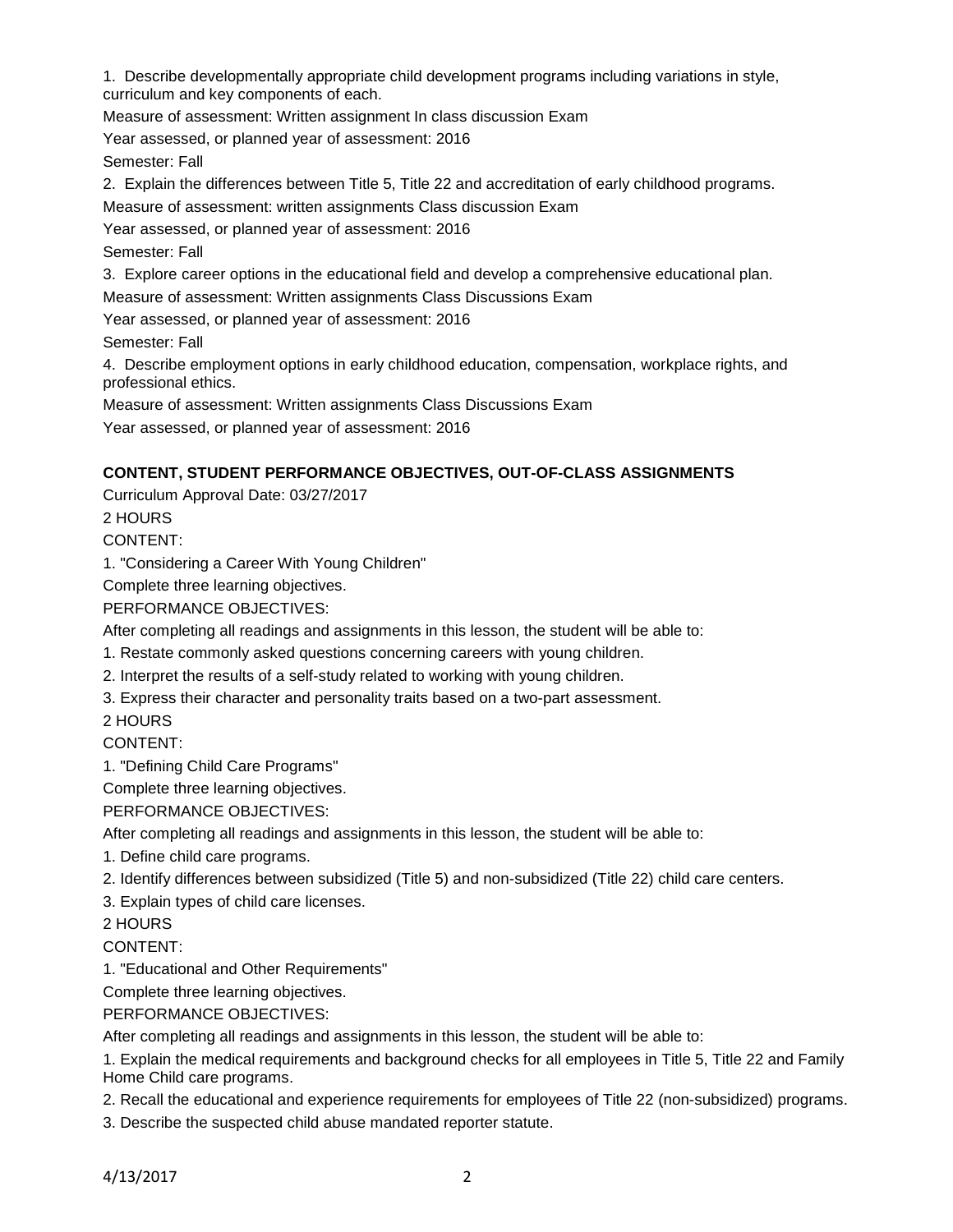# 2 HOURS

CONTENT:

1. "Educational and Experience Requirements in Title 5 Programs: The Child development Matrix" Complete four learning objectives.

PERFORMANCE OBJECTIVES:

After completing all readings and assignments in this lesson, the student will be able to:

- 1. Explain the staffing definitions and requirements for publicly-funded Title 5 child care programs.
- 2. Explain the differences between the Children's Center Permit and the Child Development Matrix.
- 3. Describe Permit authorization, requirements, terms, and renewal.

4. Describe salary guidelines for the California Child Development Permit matrix.

2 HOURS

## CONTENT:

1. "Colleges, Universities, and Training Institutions"

Complete three learning objectives.

## PERFORMANCE OBJECTIVES:

After completing all readings and assignments in this lesson, the student will be able to:

1. Explain degree and certificate options in Early Childhood Education.

2. List degree and certificate programs available through the California State Universities and University of California systems.

3. Identify non-formal training opportunities provided by organizations such as California School-Age Consortium (CalSAC) and the National Association for the Education of Young Children (NAEYC). 4 HOURS

CONTENT:

1. "Finding Jobs in Child Care"

2. Guest speaker panel of CD directors

Complete three learning objectives.

## PERFORMANCE OBJECTIVES:

After completing all readings and assignments in this lesson, the student will be able to:

- 1. Describe career options for working with children.
- 2. Recall the basic responsibilities for working with children in a child care program.
- 3. Identify the steps involved with searching for a quality child care work environment.
- 2 HOURS

Midterm

## 4 HOURS

CONTENT:

1. "Compensation and Workplace Rights"

2. "Worthy Wage" guest speaker: advocacy issues

Complete three learning objectives.

# PERFORMANCE OBJECTIVES:

After completing all readings and assignments in this lesson, the student will be able to:

1. Report the average child care employee salary in California by program type (private for-profit, private non-profit, and publicly subsidized programs).

2. Describe the relationship between training, educational background and compensation.

3. Explain the California Early Childhood Mentor Program.

# 4 HOURS

CONTENT:

- 1. "Family Child Care"
- 2. Family Child Care Environment Rating Scale" training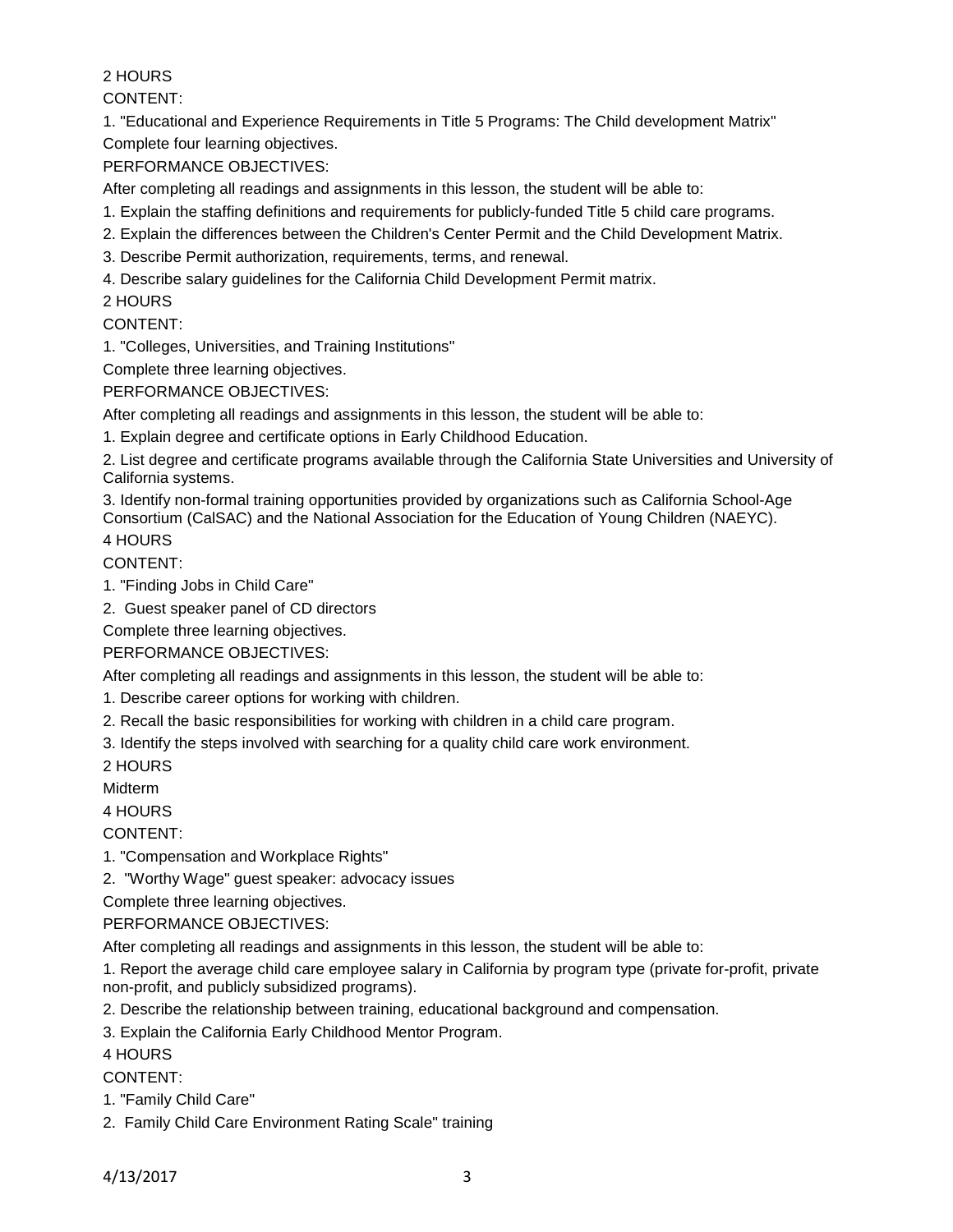Complete three learning objectives.

PERFORMANCE OBJECTIVES:

After completing all readings and assignments in this lesson, the student will be able to:

- 1. List the licensing process for opening a Family Child Care program.
- 2. Describe how to open a child care program in your home.
- 3. Describe how to get your new child care business licensed.

# 4 HOURS

CONTENT:

- 1. "Special Populations"
- 2. "Mainstreaming, inclusion, and special populations.
- 3. Video: "Just a Kid Like Me."

Complete four learning objectives

PERFORMANCE OBJECTIVES:

After completing all readings and assignments in this lesson, the student will be able to:

- 1. Describe highlights of the Americans with Disabilities Act.
- 2. Describe mainstreaming, inclusion and special populations.
- 3. Identify the role of men in the child care profession.
- 4. Identify the role that child care services can provide with welfare reform.

2 HOURS

## CONTENT:

1. Read: "Professional Organizations and Early Childhood Advocacy"

Complete three learning objectives.

## PERFORMANCE OBJECTIVES:

After completing all readings and assignments in this lesson, the student will be able to:

- 1. Identify national and statewide organizations created for child care professionals.
- 2. Discuss various early childhood and child care websites.
- 3. Analyze information found on child and family advocate web sites.

2 HOURS

# CONTENT:

1. Read: "Financial Resources, Scholarships and Child Care Resource Agencies"

Complete three learning objectives.

# PERFORMANCE OBJECTIVES:

After completing all readings and assignments in this lesson, the student will be able to:

- 1. Explain the purpose of the Child Development Training Consortium.
- 2. Describe the Child Development Teacher and Supervisor Grant Program.
- 3. Explain the role of the California Child Care Resource and Referral Network.

# 2 HOURS

# CONTENT:

1. Text: "National Association for the Education of Young People Code of Ethical Conduct" Complete two learning objectives.

# PERFORMANCE OBJECTIVES:

After completing all readings and assignments in this lesson, the student will be able to:

- 1. Describe a child care center staff's ethical responsibility to children.
- 2. Explain a child care center staff's ethical responsibility to the families it serves.

2 HOURS

# **METHODS OF INSTRUCTION:**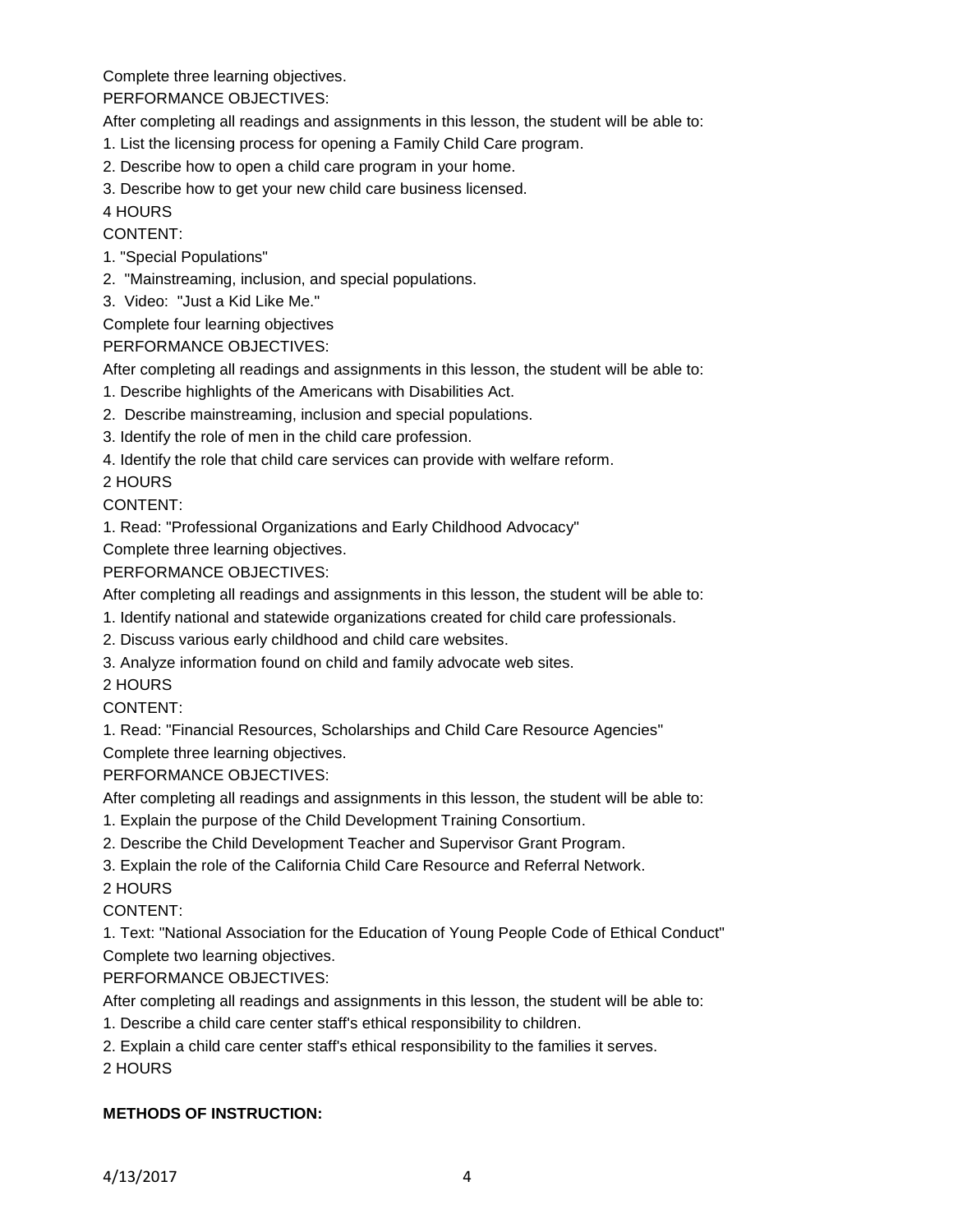Lecture, in-class activities, class discussions, small group discussions, critical thinking activities, multi media presentations with follow-up activities, response papers, and homework assignments.

#### **METHODS OF EVALUATION:**

Writing assignments Percent of total grade: 40.00 % Written Homework, Reading Reports Problem-solving assignments Percent of total grade: 50.00 % Homework Problems, Field Work Objective examinations Percent of total grade: 10.00 % Multiple Choice, Matching Items, Completion

### **OUT OF CLASS ASSIGNMENTS:**

Required Outside Hours: 30

Assignment Description: HOMEWORK: Reading Assignment: Reading chapter/handout related to lecture content.

Required Outside Hours: 22

Assignment Description: Written assignments as indicated: Develop an Education Plan with your counselor and compare it to your level on the Child Development Permit Matrix. Go onto ONet.net and survey one career you are interested in and compare to the EdPlan.

Required Outside Hours: 20

Assignment Description: Interviews with professionals.

## **REPRESENTATIVE TEXTBOOKS:**

Required Representative Textbooks Sharleen L. Kato, Ed.D. Teaching. Goodheart-Willcox Publisher,2016. Reading Level of Text, Grade: 9-14 Verified by: Publisher State of CA. Community Care Licensing Manual of Policies and Procedures, Division 12, Title 22, Chapters 1,2 and 3. CA Dept of Social Services: CA Dept of Social Services,2016. Reading Level of Text, Grade: 13+ Verified by: P. Henrickson Required Other Texts and Materials Handouts provided by the Instructor.

#### **ARTICULATION and CERTIFICATE INFORMATION**

Associate Degree: CSU GE: IGETC: CSU TRANSFER: Transferable CSU, effective 200630 UC TRANSFER: Not Transferable

### **SUPPLEMENTAL DATA:**

Basic Skills: N Classification: Y Noncredit Category: Y